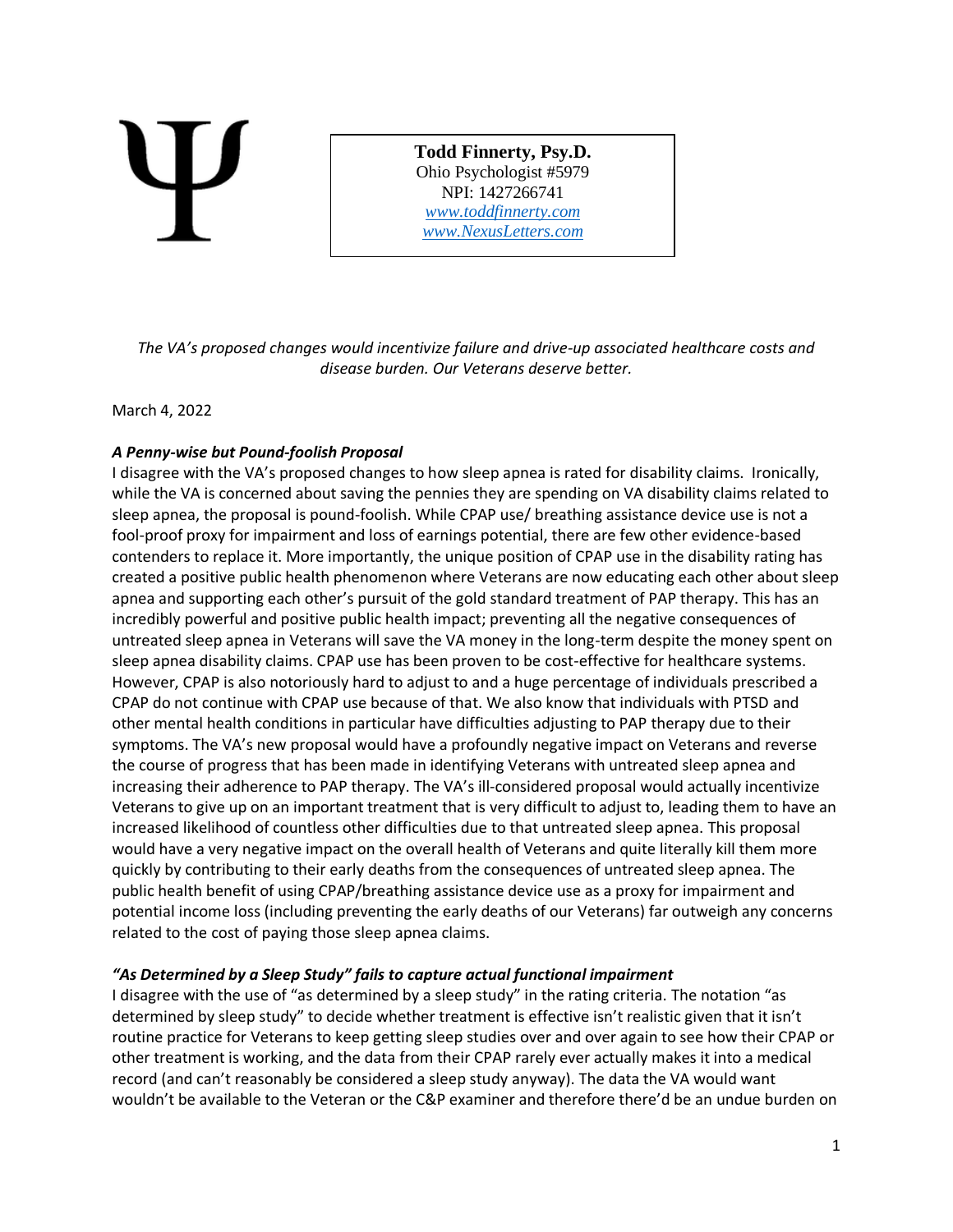the Veteran making it nearly impossible for them to prove their claim in most instances. In addition, it would create a push to keep providing sleep studies over and over again which were not medically necessary, simply to help provide Veterans with evidence for their disability claims. It would divert precious sleep study utilization to Veterans seeking more data for their disability claims and worsen the backlog for Veterans who need to be evaluated for sleep apnea for the first time. Regardless, sleep studies often do not yield the data that is most relevant to the continued impairment seen despite CPAP use. For example, the AHI which is a measure obtained in a sleep study and is often used as a shorthand for severity of sleep apnea, is not an ideal predictor of actual functional impairment and has been much criticized in the medical literature. Pevernagie, et. al. (2020) offer a review on the data related to the AHI, the metric most-likely to be looked at by inexperienced C&P examiners when addressing whether treatment was effective "as determined by a sleep study." The AHI "has been criticized for not capturing relevant clinical features of obstructive sleep apnea." The authors note "the lack of evidence has become sufficiently robust to accept that clinically relevant OSA cannot be ruled in or out based on the sole use of the AHI. In fact, the AHI fails to indicate a disease state or its severity in the individual OSA patient. This conclusion is supported not only by the various trials showing a flimsy correlation of the AHI with symptom scores and associated co-morbid conditions, but also because the AHI has been found to explain no more than 25% of the variance in relevant outcomes such as driving performance and sleepiness…" The authors note "the widely accepted severity cut-offs 5, 15 and 30 per [hour], introduced in the Chicago criteria, are invalid. It has been emphasized over and over again that these severity categories are arbitrary and misleading for clinical decision-making… Ergo, AHI should be abandoned as a "stand alone" exposure variable of clinically relevant SDB in the individual OSA patient." The authors note that "this is actually bad news for all the organizations that rely on AHI cut-offs for decision-making" [see Pevernagie DA, Gnidovec-Strazisar B, Grote L, Heinzer R, McNicholas WT, Penzel T, Randerath W, Schiza S, Verbraecken J, Arnardottir ES. On the rise and fall of the apnea-hypopnea index: A historical review and critical appraisal. J Sleep Res. 2020 Aug;29(4):e13066. doi: 10.1111/jsr.13066. Epub 2020 May 14. PMID: 32406974]. Given that the field is moving away from using sleep study measures like the AHI as a proxy for impairment, the VA should not burden Veterans with this non-evidence based proposed impairment rating system.

Even if a follow up sleep study was done related to the impact of treatment on the AHI (despite a lack of sufficient ties to actual functional impairment from this measure), this is just a limited snapshot in time. The measure can vary significantly based on a variety of factors. It also does not consider the fact that sometimes individuals undergoing a sleep study have difficulty sleeping; this difficulty sleeping means an increased possibility that their events won't be sufficiently captured in the study, or the metrics obtained were not reflective of a typical night. Therefore, issues like insomnia and PTSD leading to them failing to sleep sufficiently during the study could potentially lead to metrics on the study which would imply that their treatment for sleep apnea was actually working well when it wasn't. Metrics like the AHI could therefore be deceptive in settings where an individual with PTSD or insomnia was not able to sleep (because the Veteran had not entered the sleep state long enough to have sufficient apnea and/or hypopnea events recorded).

Sleep studies also have no measures of the many actual lingering functional impairments tied to sleep apnea such as cognitive impairment. The VA suggested treatment being ineffective "as determined by a sleep study," but I don't see where the VA is indicating that they are willing to consider the results of neuropsychological examinations or pay for a neuropsychological evaluation for every single Veteran having continued lingering cognitive symptoms despite their CPAP use (and presumably the VA wouldn't want to keep sending them to sleep studies for disability purposes either). Given the increasing use of auto-CPAP it is becoming less and less common for individuals to even have an attended CPAP titration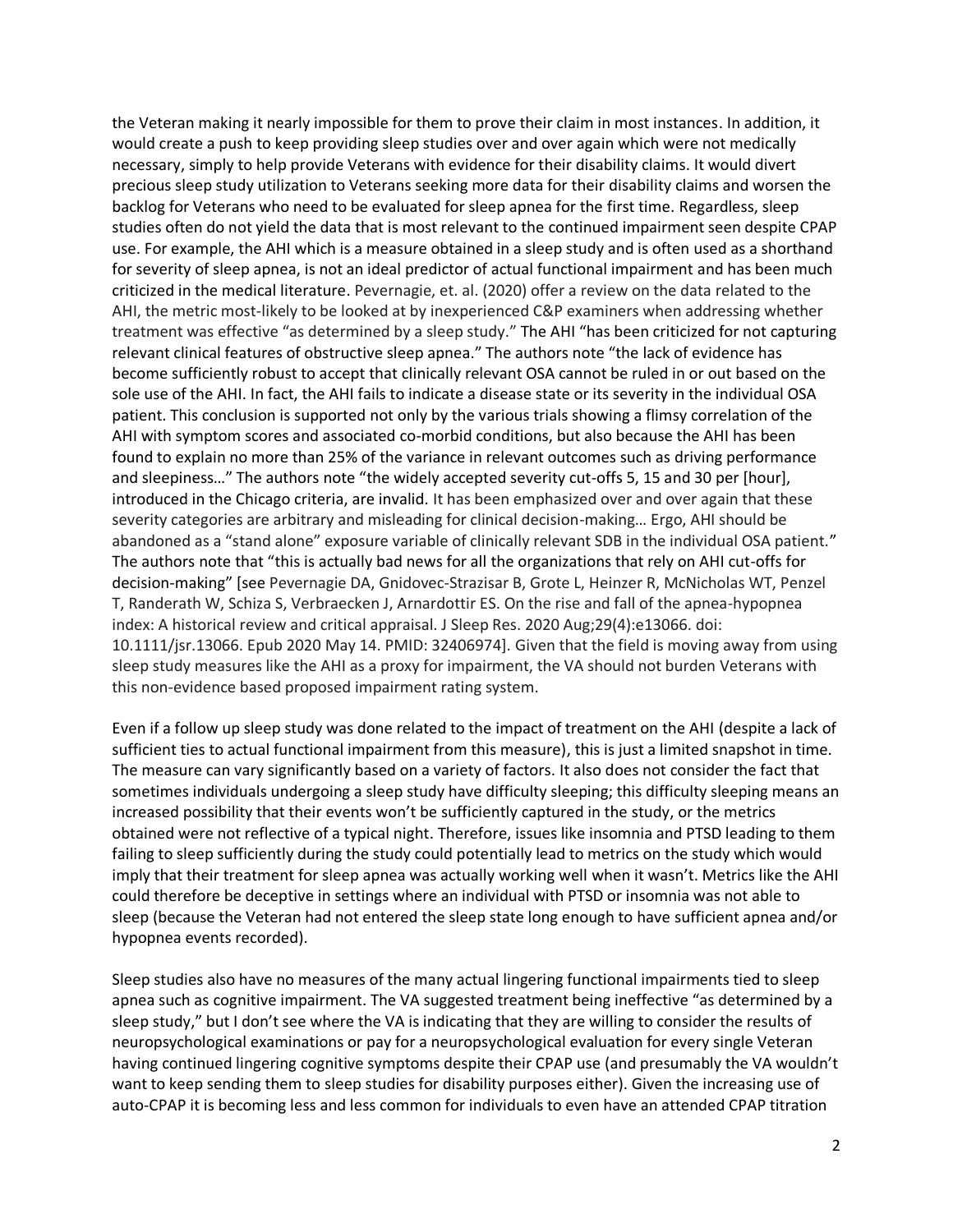study let alone additional full sleep studies to evaluate their treatment effectiveness, so the data related to ongoing impairment is not likely to be available in Veterans' medical records.

Sleep apnea leads to functional impairment and CPAP can help with this functional impairment; however, it is a misconception that CPAP/ PAP therapy is expected to resolve all impairments for an individual with sleep apnea; this is not consistent with the scientific evidence. In addition, the AHI is not a reliable measure for all of the functional impairment associated with sleep apnea. Some relevant information from the scientific literature related to other factors not seen on a sleep study includes (but is not limited to):

We know that sleep apnea leads to "an increase in occupational accidents due to reduced vigilance and attention" in individuals with sleep apnea. "Such involvements were related to excessive daytime sleepiness and neurocognitive function impairments" [*see Rabelo Guimarães Mde L, Hermont AP. Sleep apnea and occupational accidents: Are oral appliances the solution? Indian J Occup Environ Med. 2014 May;18(2):39-47*]. We know that "cognitive impairments are commonly seen in patients with an OSA diagnosis" [*see Wang G, Goebel JR, Li C, Hallman HG, Gilford TM, Li W. Therapeutic effects of CPAP on cognitive impairments associated with OSA. J Neurol. 2020 Oct;267(10):2823-2828. doi: 10.1007/s00415-019-09381-2. Epub 2019 May 20. PMID: 31111204*]. "One of the major consequences of OSAS is an impact on neurocognitive functioning. Several studies have shown that OSAS has an adverse effect on inductive and deductive reasoning, attention, vigilance, learning, and memory" [*see Lal C, Strange C, Bachman D. Neurocognitive impairment in obstructive sleep apnea. Chest. 2012 Jun;141(6):1601-1610].*

Jackson, et. al. (2018) treated 110 patients with OSA with CPAP for three months and compared them to individuals in the community without OSA. "Compared to the community sample, participants with OSA were significantly sleepier, had impaired mood and quality of life, and showed decrements in neuropsychological function, specifically psychomotor function, working memory and vigilance. Some neuropsychological and mood outcomes were normalized with CPAP, but significant decrements persisted in most outcomes even in those participants with adequate device usage." The authors found that "Patients with mild to moderate OSA have significant neurobehavioral morbidity. During "gold standard" treatment, normal function was not achieved, even with adequate device usage. CPAP efficacy for improving sleepiness and neuropsychological function in this milder end of the OSA spectrum may be poor, which may affect CPAP adherence. These findings suggest that there may be neurological changes related to OSA that do not respond to CPAP treatment. [*see Jackson ML, McEvoy RD, Banks S, Barnes M. Neurobehavioral Impairment and CPAP Treatment Response in Mild-Moderate Obstructive Sleep Apneas. J Clin Sleep Med. 2018 Jan 15;14(1):47-56*].

Jiang, et, al. (2021) completed a metanalysis of multiple studies and found that sleep apnea is associated with "high risks of cognitive impairment, including Alzheimer's disease" and that CPAP only offers "partial" improvement in the cognitive problems caused by sleep apnea [*see Jiang X, Wang Z, Hu N, Yang Y, Xiong R, Fu Z. Cognition effectiveness of continuous positive airway pressure treatment in obstructive sleep apnea syndrome patients with cognitive impairment: a meta-analysis. Exp Brain Res. 2021 Dec;239(12):3537-3552*].

Kielb, et. al. (2012) also note that OSA is "associated with a number of adverse health consequences, and a growing literature focuses on its cognitive correlates." They note that "multiple studies indicate" that individuals with OSA "show impairment in attention, memory,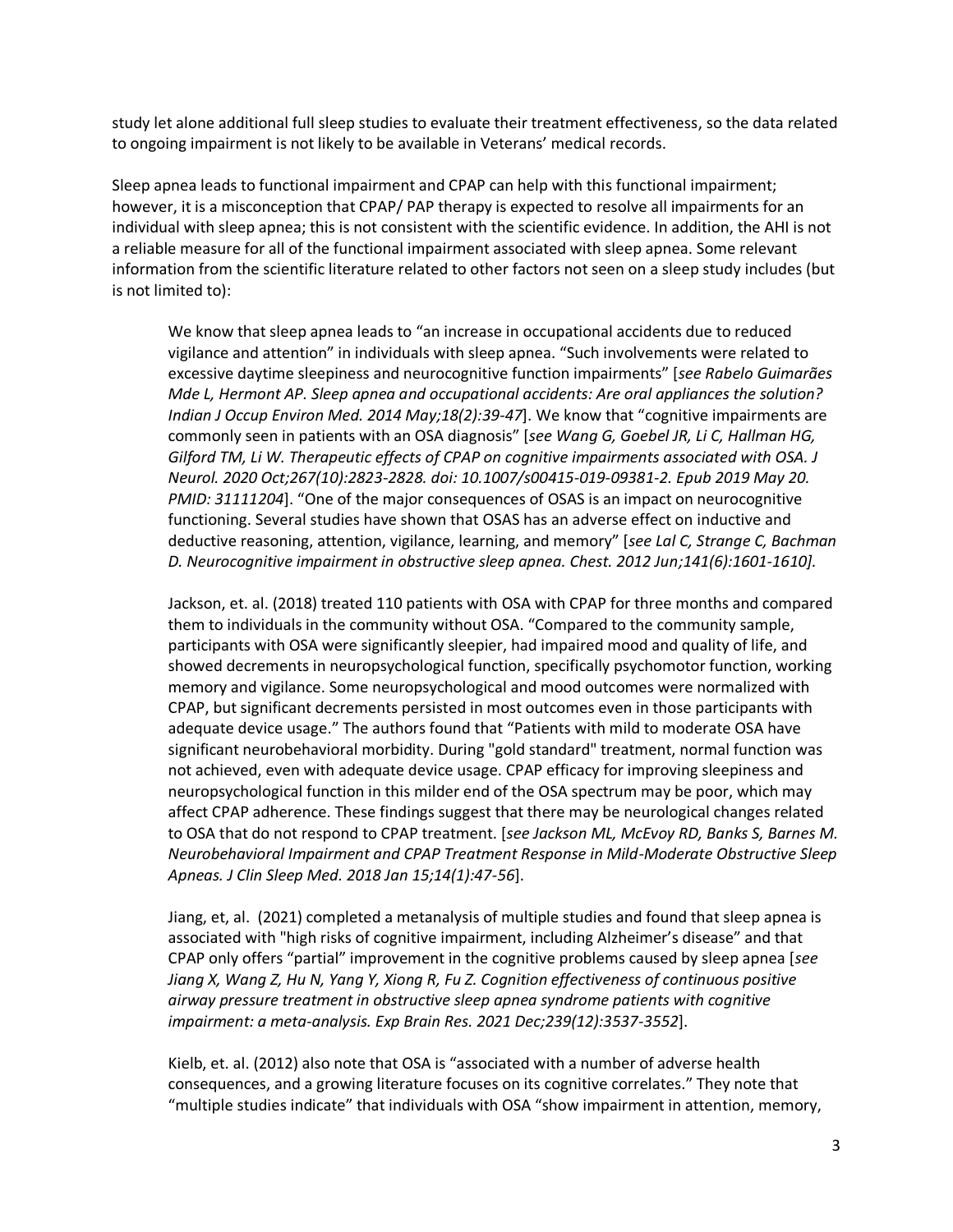and executive function." While CPAP was the "most effective and widely used treatment" for sleep apnea, the studies of CPAP use showed that "in general, no consistent effect of CPAP use on cognitive performance was evident." The authors noted also that "several prior reviews of the literature suggested that OSAS patients exhibit significant impairment on neuropsychological tests." They reviewed evidence that OSA patients are "are at increased risk for motor vehicle accidents." The reviewed multiple studies with mixed results and design. While some research shows some potential cognitive improvement with CPAP use, they noted that "in fact, several studies have reported that CPAP treatment has no effect on cognitive performance." The authors concluded that "cognitive deficits have long been observed in OSAS patients, and although findings in this domain remain inconsistent, evidence exists for deficits in intellectual function, memory, attention, and executive function in OSAS." Due to the mixed results of treatment studies, which may be due to variability in inclusion and exclusion criteria, study design, and duration of treatment, it is not possible to make definitive conclusions regarding the impact of CPAP treatment on cognition in OSAS. Although CPAP is a wellestablished, effective treatment for OSAS, it does not definitively reduce the host of cognitive deficits observed among OSAS patients. Daytime somnolence can particularly impact attention and executive functioning, including slower reaction time. Intermittent hypoxemia also can impact the performance on cognitive tests and is associated with declines in motor and processing speed, spatial abilities, mental flexibility and attention. "Some researchers argue that intermitted hypoxemia, together with sleep fragmentation, leads to prefrontal cortical degeneration, which could explain the impairment in executive function observed in patients" with OSA. Sleep fragmentation itself may be "an important mechanistic factor in the development of cognitive impairment" in sleep apnea. "For example, the number of arousals from sleep is a strong predictor of memory impairment in OSAS." Sleep fragmentation has been associated with poorer cognitive performance and reduction in neurogenesis. "Another potential mechanism that may contribute to cognitive impairment in OSAS is disruption in circadian rhythms. Researchers have reported an association between disturbed circadian rhythms (as measured by actigraphy) and severity of cognitive impairment" [*see Kielb SA, Ancoli-Israel S, Rebok GW, Spira AP. Cognition in obstructive sleep apnea-hypopnea syndrome (OSAS): current clinical knowledge and the impact of treatment. Neuromolecular Med. 2012 Sep;14(3):180-93. doi: 10.1007/s12017-012-8182-1. Epub 2012 May 9*].

The evidence reflects significant functional deficits may persist despite CPAP treatment. The evidence also reflects that a sleep study, including the AHI result, does not reliably measure these deficits. A sleep study will not reliably predict the impact on a Veteran's earnings power or the extent to which CPAP has made them whole in relation to the impact on their relationships, community functioning and increased likelihood of "serious complications such as heart attack, glaucoma, diabetes, cancer, and cognitive and behavioral disorders" per the NIH [*see https://www.nhlbi.nih.gov/health-topics/sleep-apnea*].

#### *Stay the course on identifying and treating sleep apnea in the Veteran population*

The VA should do nothing and make no changes to the current disability rating structure for disability related to sleep apnea. There are no evidence-based alternatives, and the current proposal will actually harm the overall health of the Veteran population. By making no changes on this proposal the VA will save the time, confusion, and money they would have spent proliferating new DBQ's, training raters and C&P examiners and confronting the chaos caused by having two different rating approaches to deal with on sleep apnea (as Veterans who had a C&P based on the old DBQ could not possibly be rated fairly under the new system). The VA will also reap the benefits of the extensive cost savings on the healthcare side as treating sleep apnea appropriately prevents much costlier healthcare difficulties